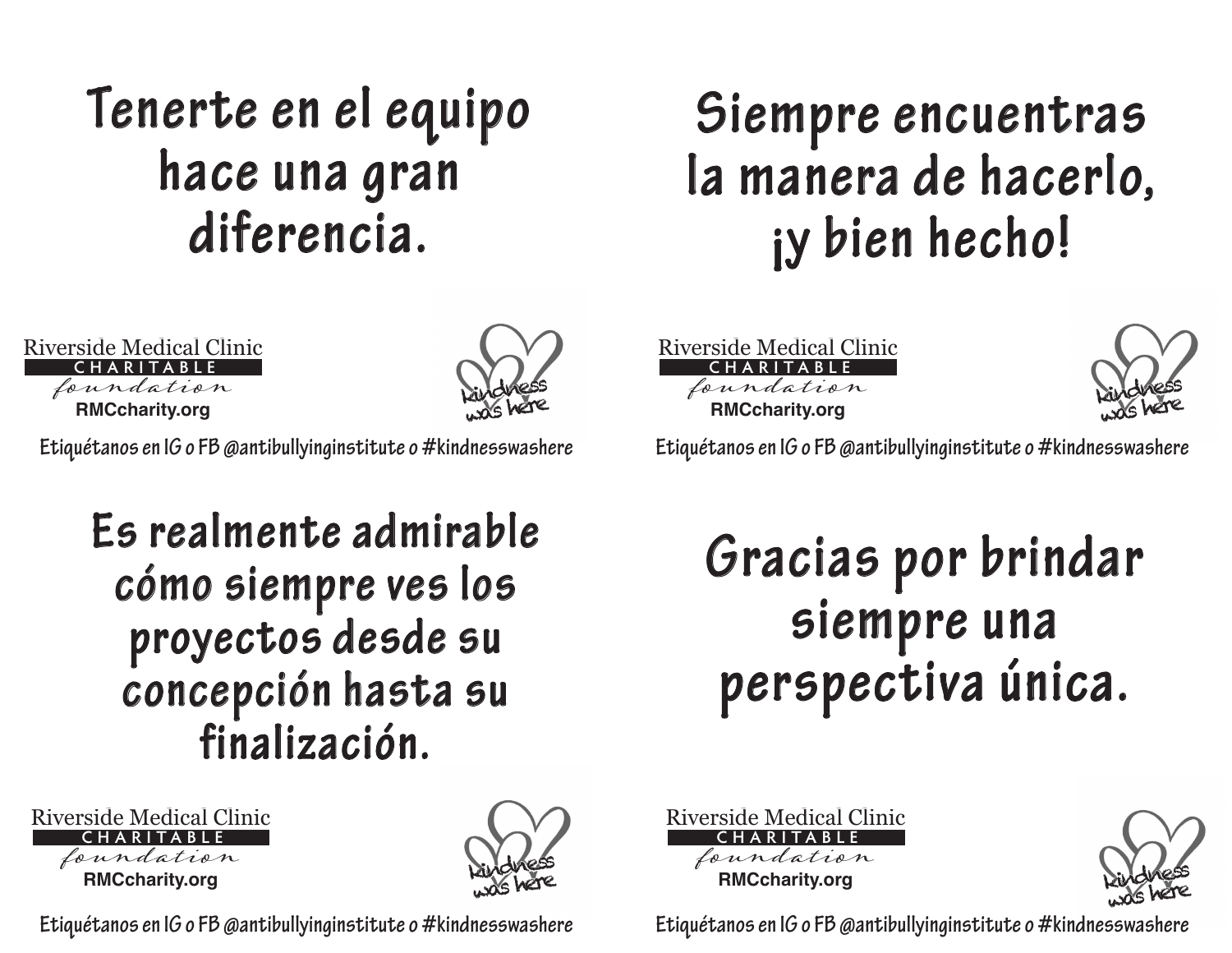#### **Sus esfuerzos por fortalecer nuestra cultura no pasan desapercibidos.**

**RMCcharity.org** Riverside Medical Clinic foundation **CHARITABLE**



**Etiquétanos en IG o FB @antibullyinginstitute o #kindnesswashere Etiquétanos en IG o FB @antibullyinginstitute o #kindnesswashere**

#### **Incluso cuando las cosas se ponen difíciles, ¡continúas teniendo la mejor actitud!**

| <b>Riverside Medical Clinic</b> |
|---------------------------------|
| CHARITABLE                      |
| foundation                      |
| <b>RMCcharity.org</b>           |



## **¡Fantástico trabajo!**

**RMCcharity.org** Riverside Medical Clinic foundation **CHARITABLE**



#### **Es increíble cómo siempre ayudas a los demás.**



kindness was here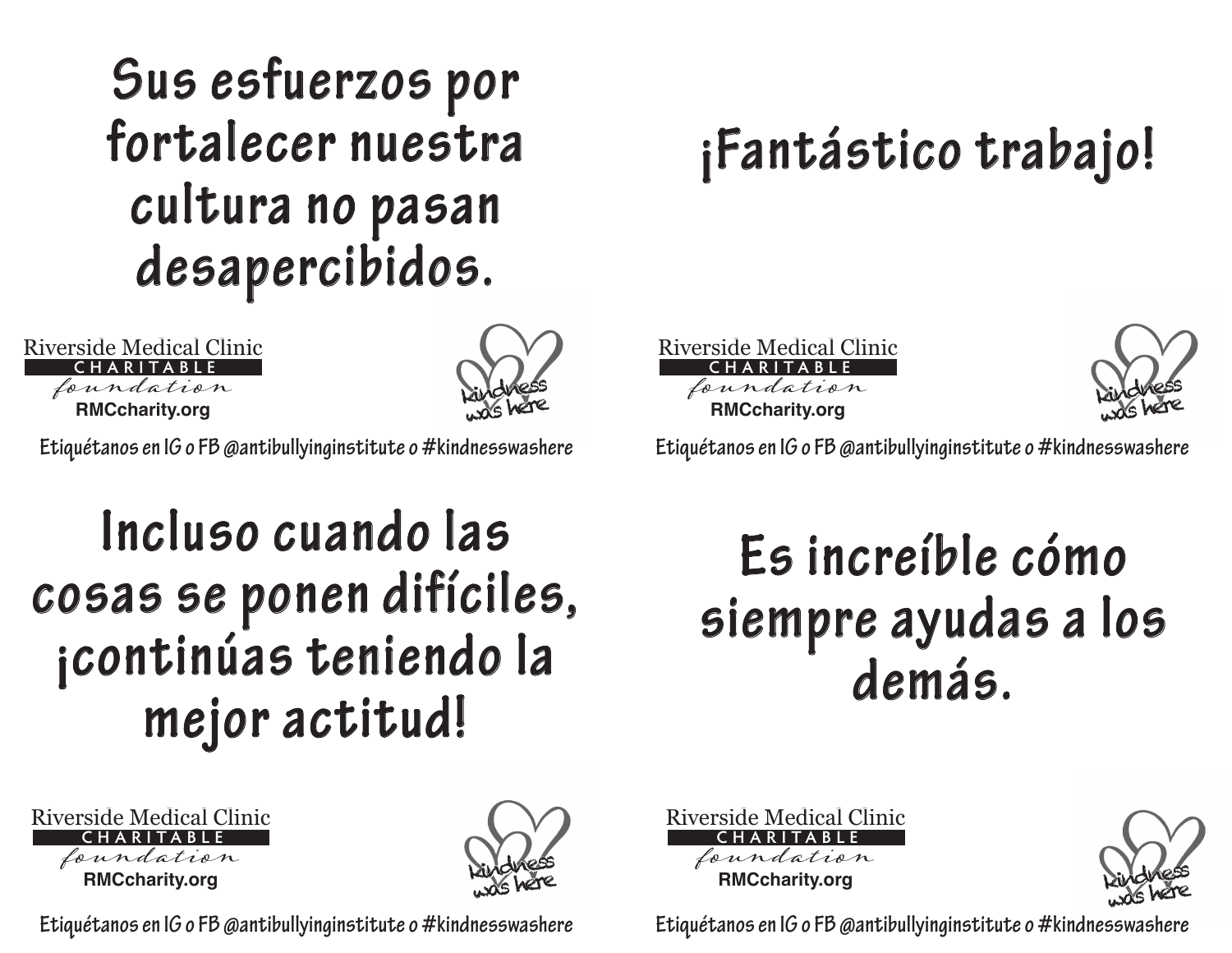#### **¡Guauu! ¡Justo cuando pensaba que tu trabajo no podía mejorar!**

**RMCcharity.org** Riverside Medical Clinic foundation **CHARITABLE**



**Etiquétanos en IG o FB @antibullyinginstitute o #kindnesswashere Etiquétanos en IG o FB @antibullyinginstitute o #kindnesswashere**

## **¡No podría imaginarme trabajando sin ti!**

**RMCcharity.org** Riverside Medical Clinic foundation **CHARITABLE**



#### **Tu ética de trabajo habla por sí sola.**

#### **No hay otra forma de decirlo: ¡eres increíble!**





**Etiquétanos en IG o FB @antibullyinginstitute o #kindnesswashere Etiquétanos en IG o FB @antibullyinginstitute o #kindnesswashere Etiquétanos en IG o FB @antibullyinginstitute o #kindnesswashere**

**RMCcharity.org** Riverside Medical Clinic foundation **CHARITABLE**

kindness was here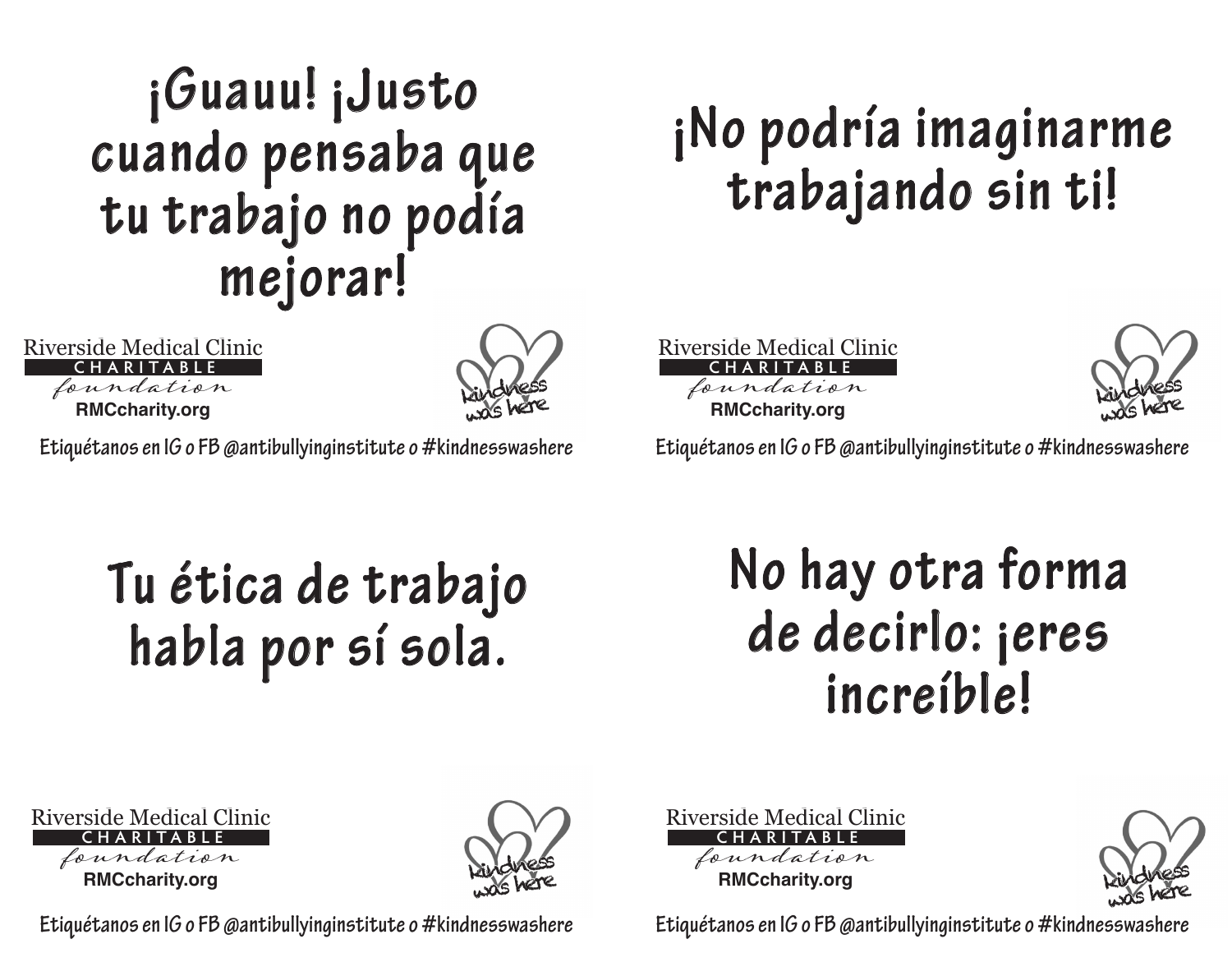#### **Gracias por estar siempre dispuesto a echar una mano.**

#### **¡El orgullo que siente por su trabajo es realmente inspirador!**

**RMCcharity.org** Riverside Medical Clinic foundation **CHARITABLE**



**Etiquétanos en IG o FB @antibullyinginstitute o #kindnesswashere Etiquétanos en IG o FB @antibullyinginstitute o #kindnesswashere**

**RMCcharity.org** Riverside Medical Clinic foundation **CHARITABLE**



#### **Es genial trabajar contigo.**

#### **Gracias por ser tan flexible.**

| <b>Riverside Medical Clinic</b> |
|---------------------------------|
| CHARITABLE                      |
| foundation                      |
| <b>RMCcharity.org</b>           |



**RMCcharity.org** Riverside Medical Clinic foundation **CHARITABLE**

kindness was here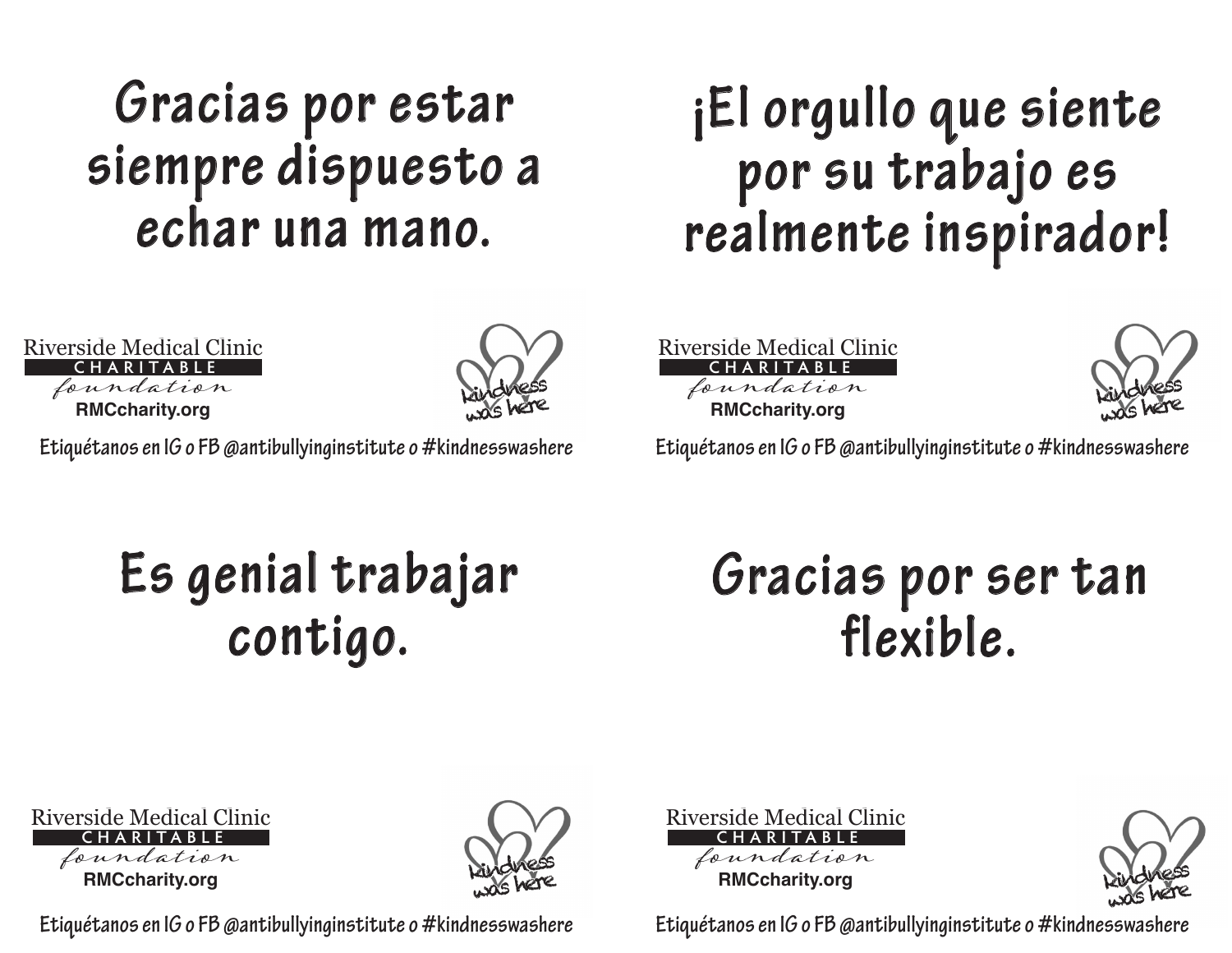### **Es increíble lo detallado que es tu trabajo.**

#### **¡Tu ética de trabajo está fuera de este mundo!**

**RMCcharity.org** Riverside Medical Clinic foundation **CHARITABLE**



**Etiquétanos en IG o FB @antibullyinginstitute o #kindnesswashere Etiquétanos en IG o FB @antibullyinginstitute o #kindnesswashere**

**RMCcharity.org** foundation

Riverside Medical Clinic

**CHARITABLE**

kindness

#### **Tienes una perspectiva extremadamente sana.**

#### **La actitud positiva que traes al trabajo es inspiradora.**

**RMCcharity.org** Riverside Medical Clinic foundation **CHARITABLE**



**RMCcharity.org** Riverside Medical Clinic foundation **CHARITABLE**

kindness was here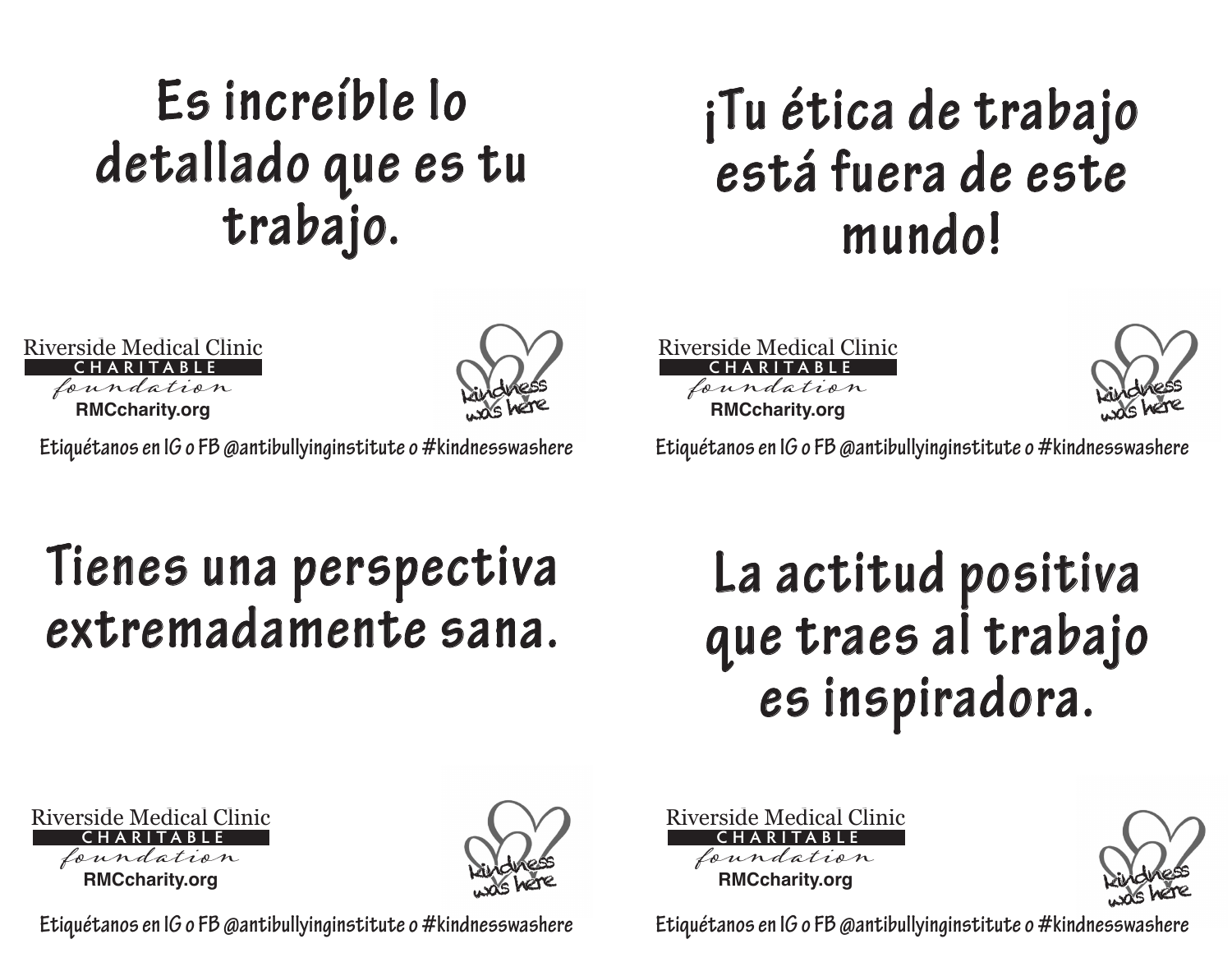## **¡Eres muy bueno animando a todos!**

#### **¿Hay algo que no puedas hacer?**

**RMCcharity.org** Riverside Medical Clinic foundation **CHARITABLE**



**Etiquétanos en IG o FB @antibullyinginstitute o #kindnesswashere Etiquétanos en IG o FB @antibullyinginstitute o #kindnesswashere**

## **Eres uno de los empleados más confiables.**

**RMCcharity.org** Riverside Medical Clinic foundation **CHARITABLE**



**Gracias por dar un gran ejemplo a sus compañeros de trabajo.**

**RMCcharity.org** Riverside Medical Clinic foundation **CHARITABLE**



**RMCcharity.org** Riverside Medical Clinic foundation **CHARITABLE**

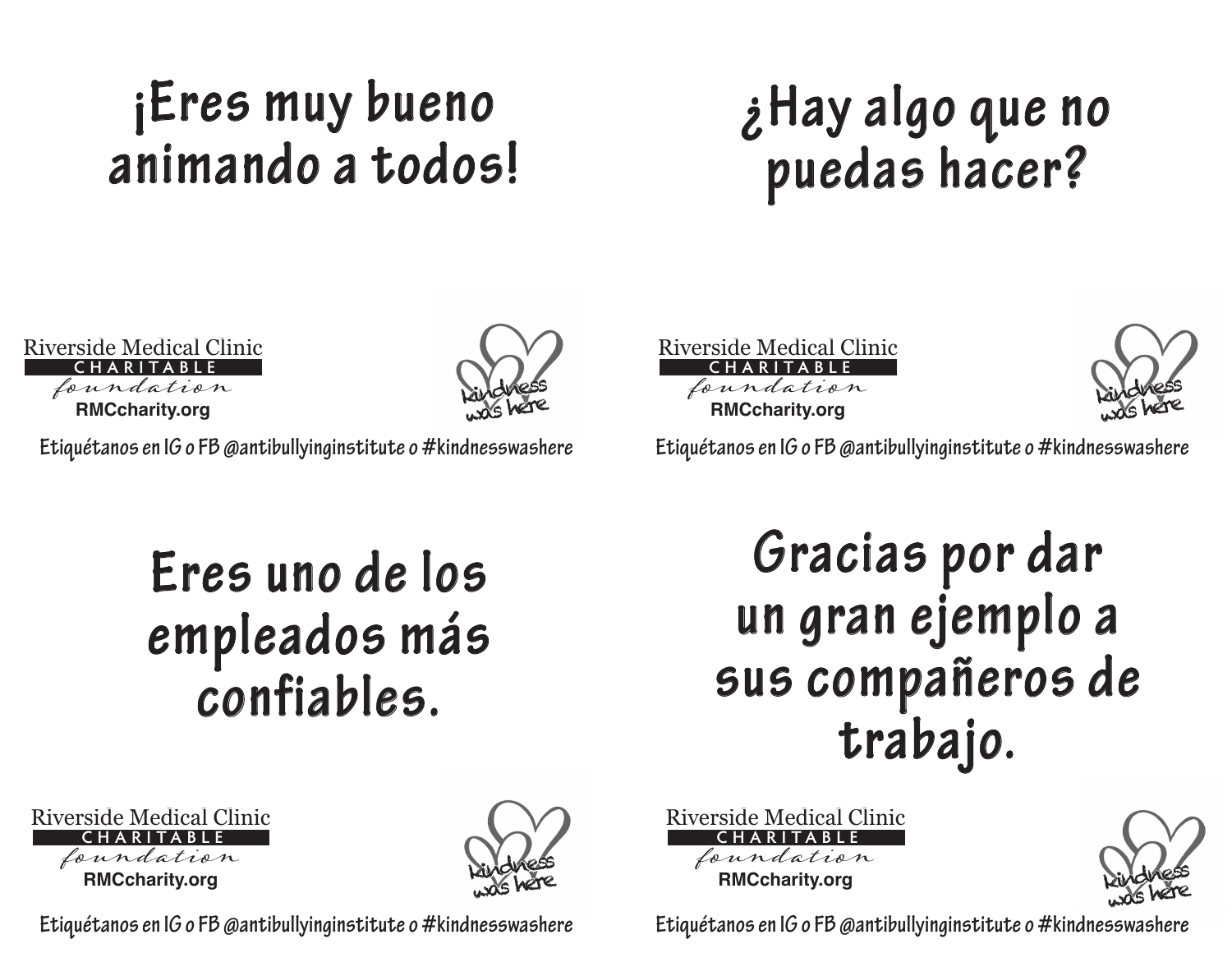#### **No todo el mundo es tan creativo como tú, ¡lo digo en serio!**

**RMCcharity.org** Riverside Medical Clinic foundation **CHARITABLE**



**Etiquétanos en IG o FB @antibullyinginstitute o #kindnesswashere Etiquétanos en IG o FB @antibullyinginstitute o #kindnesswashere**

**Es sorprendente cómo siempre puedes superar cualquier obstáculo que se te presente.**

**RMCcharity.org** Riverside Medical Clinic foundation **CHARITABLE**



#### **¡Mantenga el buen trabajo!**

## **¡Eres increíble!**

| Riverside Medical Clinic |
|--------------------------|
| CHARITABLE               |
| foundation               |
| <b>RMCcharity.org</b>    |



**RMCcharity.org** Riverside Medical Clinic foundation **CHARITABLE**

kindness was here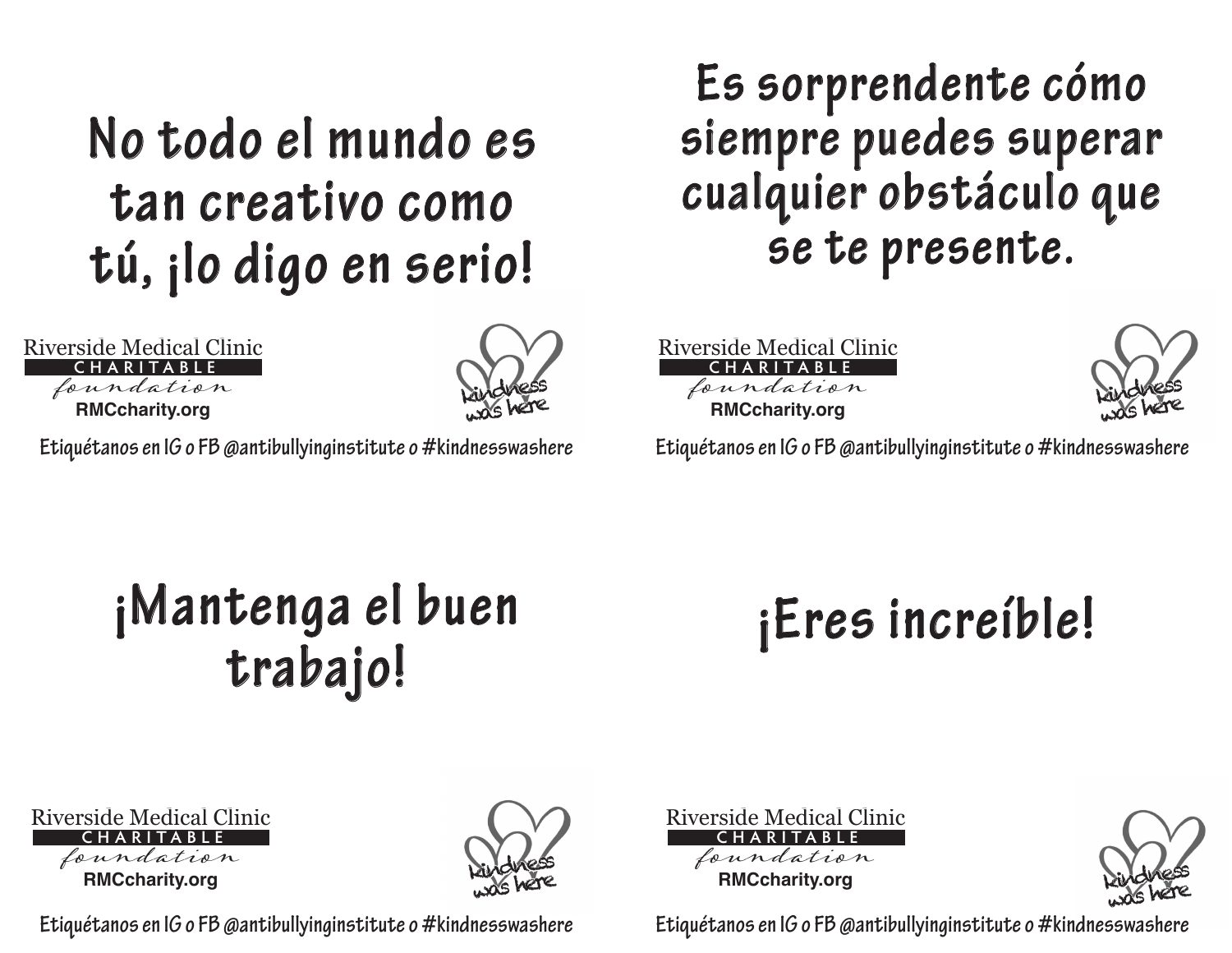#### **Eres un miembro invaluable del equipo.**

**RMCcharity.org** Riverside Medical Clinic foundation **CHARITABLE**



**Etiquétanos en IG o FB @antibullyinginstitute o #kindnesswashere Etiquétanos en IG o FB @antibullyinginstitute o #kindnesswashere**

#### **¡Se te ocurren ideas fantásticas!**

#### **Para ser honesto, estoy celoso de tus talentos.**

**RMCcharity.org** Riverside Medical Clinic foundation **CHARITABLE**



#### **¿Cuál es tu secreto? Su producción es impresionante, por decir lo menos.**

**RMCcharity.org** Riverside Medical Clinic foundation **CHARITABLE**



**RMCcharity.org** Riverside Medical Clinic foundation **CHARITABLE**

kindness was here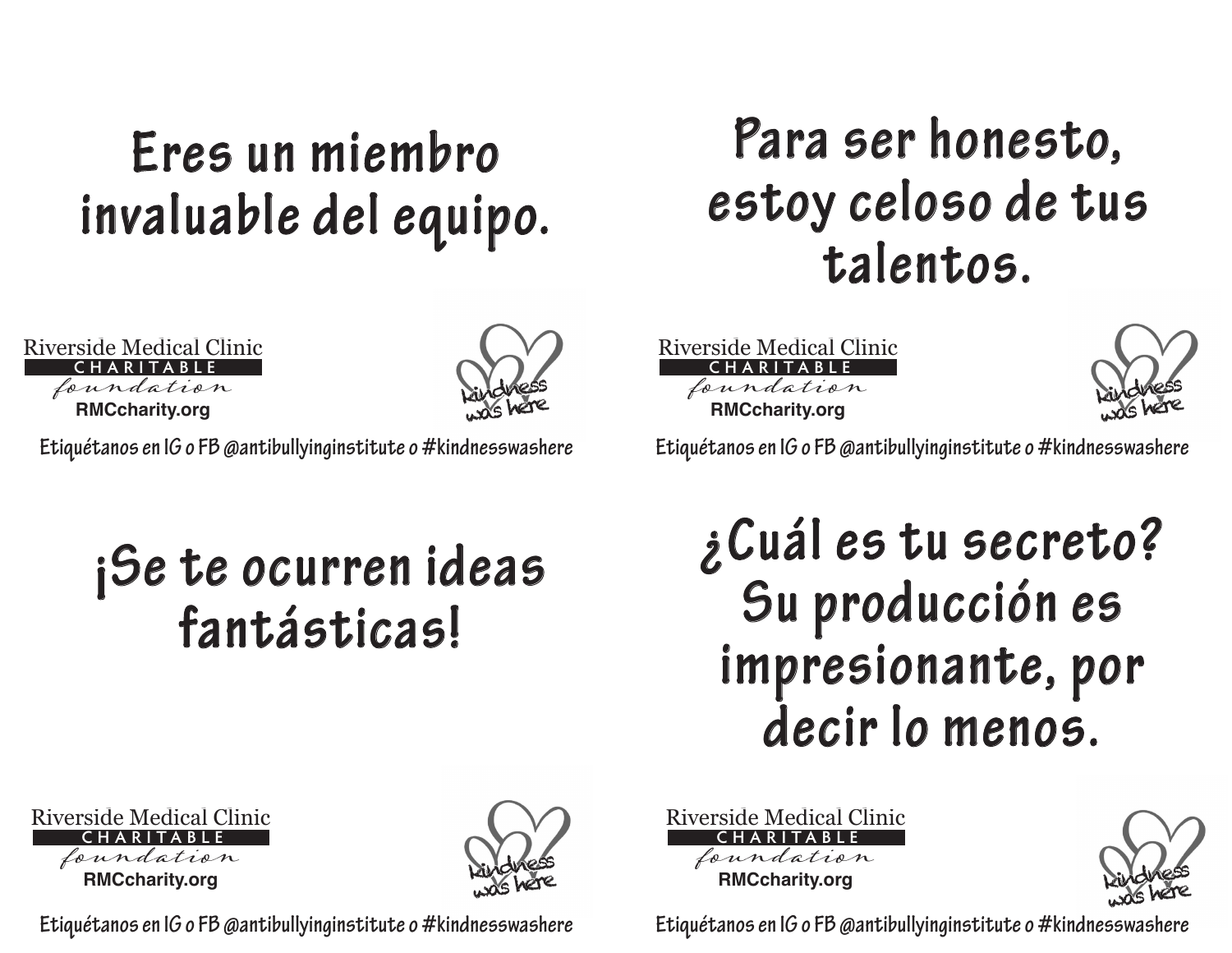## **¡Guauu! Buen trabajo.**

#### **Tu ética de trabajo es envidiable.**

**RMCcharity.org** Riverside Medical Clinic foundation **CHARITABLE**



**Etiquétanos en IG o FB @antibullyinginstitute o #kindnesswashere Etiquétanos en IG o FB @antibullyinginstitute o #kindnesswashere**

**Solo quería hacerte saber lo mucho que significas para el equipo.**





**RMCcharity.org** Riverside Medical Clinic foundation **CHARITABLE**

kindness

#### **¡Este lugar no sería el mismo sin ti!**

**RMCcharity.org** Riverside Medical Clinic foundation **CHARITABLE**

kindness was here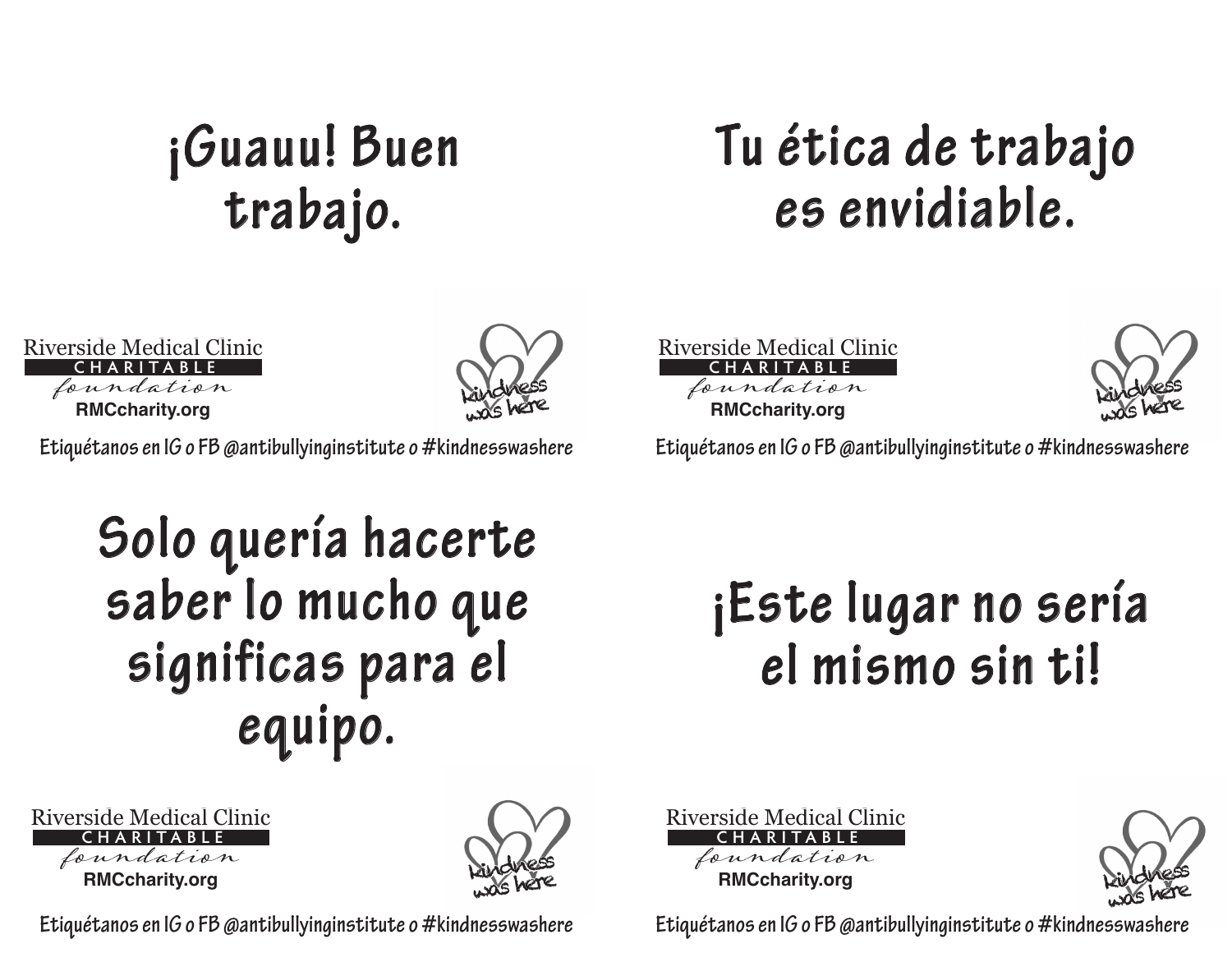#### **Usted juega un papel fundamental en el éxito de nuestra empresa.**

**RMCcharity.org** Riverside Medical Clinic foundation **CHARITABLE**



**Etiquétanos en IG o FB @antibullyinginstitute o #kindnesswashere Etiquétanos en IG o FB @antibullyinginstitute o #kindnesswashere**

#### **Siempre eres tan rápido en mostrar iniciativa.**

#### **Es tan obvio cómo prestas atención a los detalles.**

**RMCcharity.org** Riverside Medical Clinic foundation **CHARITABLE**



#### **Honestamente, es difícil explicar la importancia ques eres en este equipo.**

**RMCcharity.org** Riverside Medical Clinic foundation **CHARITABLE**



**RMCcharity.org** Riverside Medical Clinic foundation **CHARITABLE**

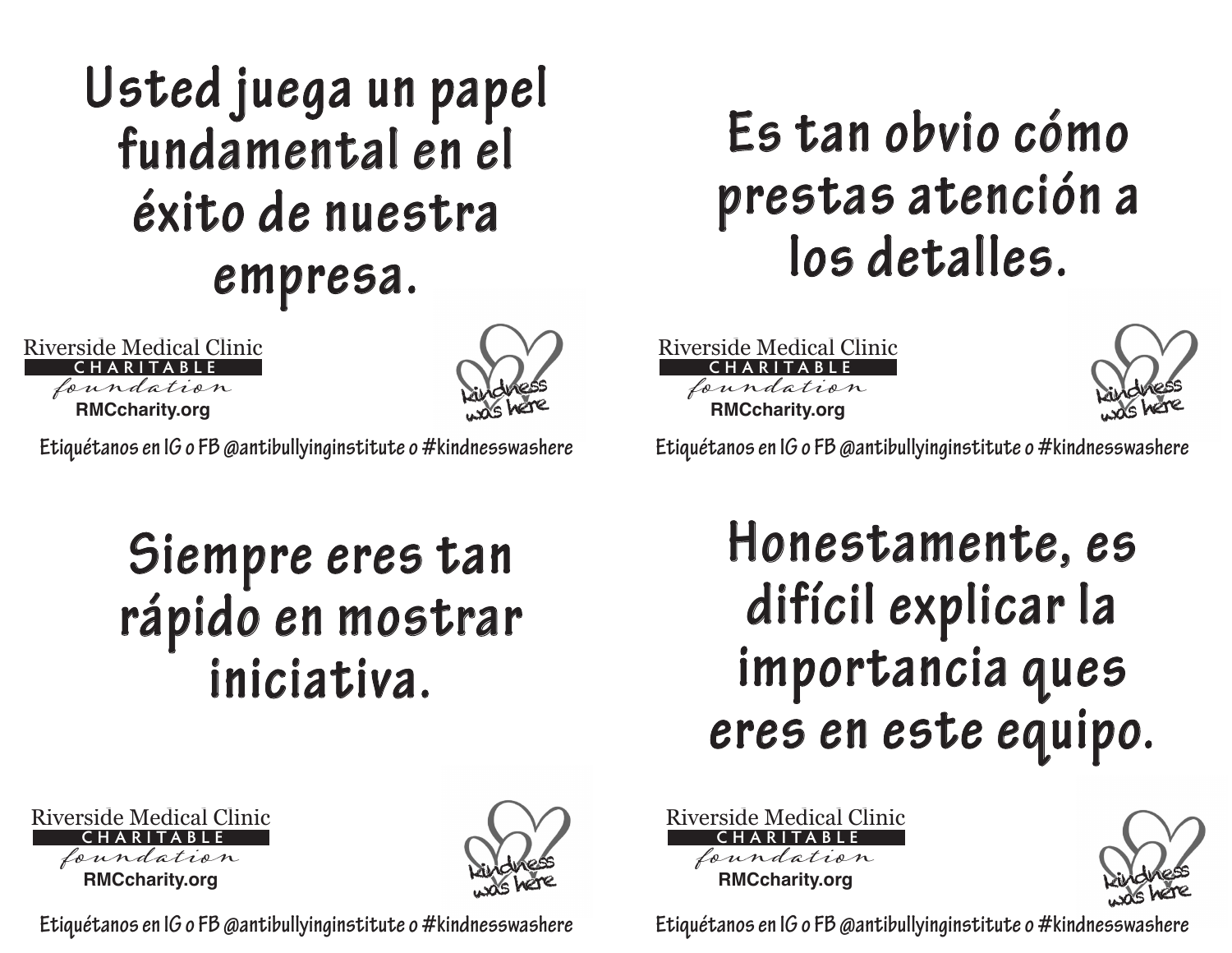#### **¡Eres un empleado increíble!**

#### **Es increíble la frecuencia con la que va más allá.**

**RMCcharity.org** Riverside Medical Clinic foundation **CHARITABLE**



**Etiquétanos en IG o FB @antibullyinginstitute o #kindnesswashere Etiquétanos en IG o FB @antibullyinginstitute o #kindnesswashere**

#### **Las cosas definitivamente han estado locas últimamente, ¡pero lo estás aplastando!**





**Etiquétanos en IG o FB @antibullyinginstitute o #kindnesswashere Etiquétanos en IG o FB @antibullyinginstitute o #kindnesswashere Etiquétanos en IG o FB @antibullyinginstitute o #kindnesswashere**

**RMCcharity.org** Riverside Medical Clinic foundation **CHARITABLE**



#### **Cualquier equipo tendría suerte de tenerte en él.**



kindness was here